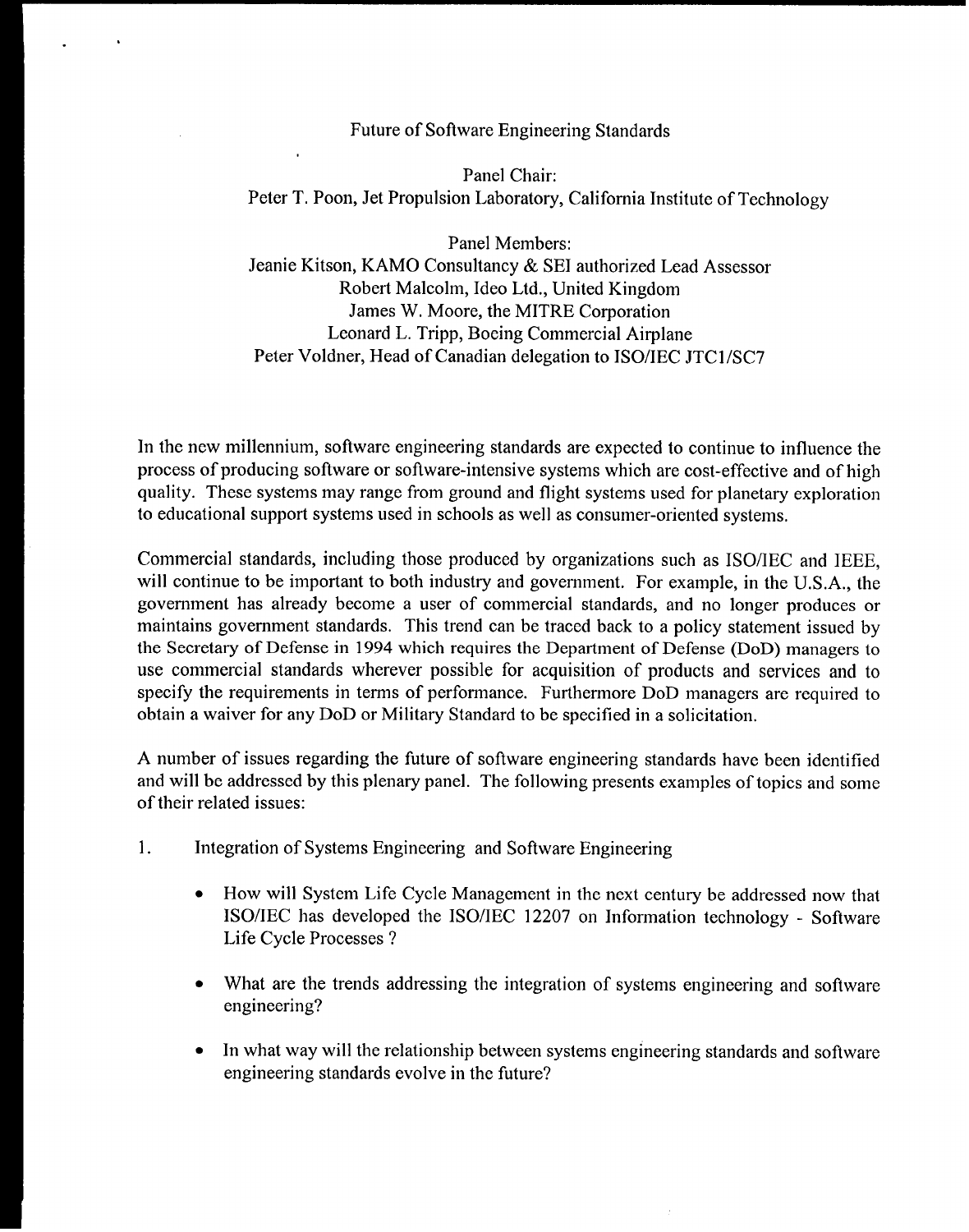- 2. Marketing Forces influencing the future of Software Engineering Standards
	- . How do wecharacterize the marketing forces?
	- . In what way do the marketing forces influence the future of software engineering standards? Are there other external factors?
	- . What are the strategies for responding to the marketing forces and the other external factors?
- 3. Process Improvement and Capability Determination in the New Millennium
	- . Currently there are a number of models and methods for process improvement and capability determination, for example, the U.S. Malcolm Baldridge National Quality Award (which is for any product-producing organization), Software Engineering Institute's Capability Maturity Model, 1S0 9001, and Bell Canada's Trillium. Will the proliferation of models and methods continue in the future?
	- . What are the principles involved in developing a process assessment framework in that will harmonize existing methods and models?
	- What are the foundations of these principles?
- 4. A new Concept for Compliance for Software Engineering Standards
	- . What are the specific strategies of the IEEE Software Engineering Standards Committee (SESC) planned for the remainder of this decade?
	- . What is the new concept of conformance being developed by IEEE SESC?
	- . How effective are strategies such as architectural coherence, and uniform process framework?
- 5. Requirements Engineering and Consolidation of Systems Engineering and Software Engineering Standards
	- What factors influence the future of Requirements Engineering?
	- . What is the trend for consolidation of Systems Engineering and Software Engineering Standards for the next century?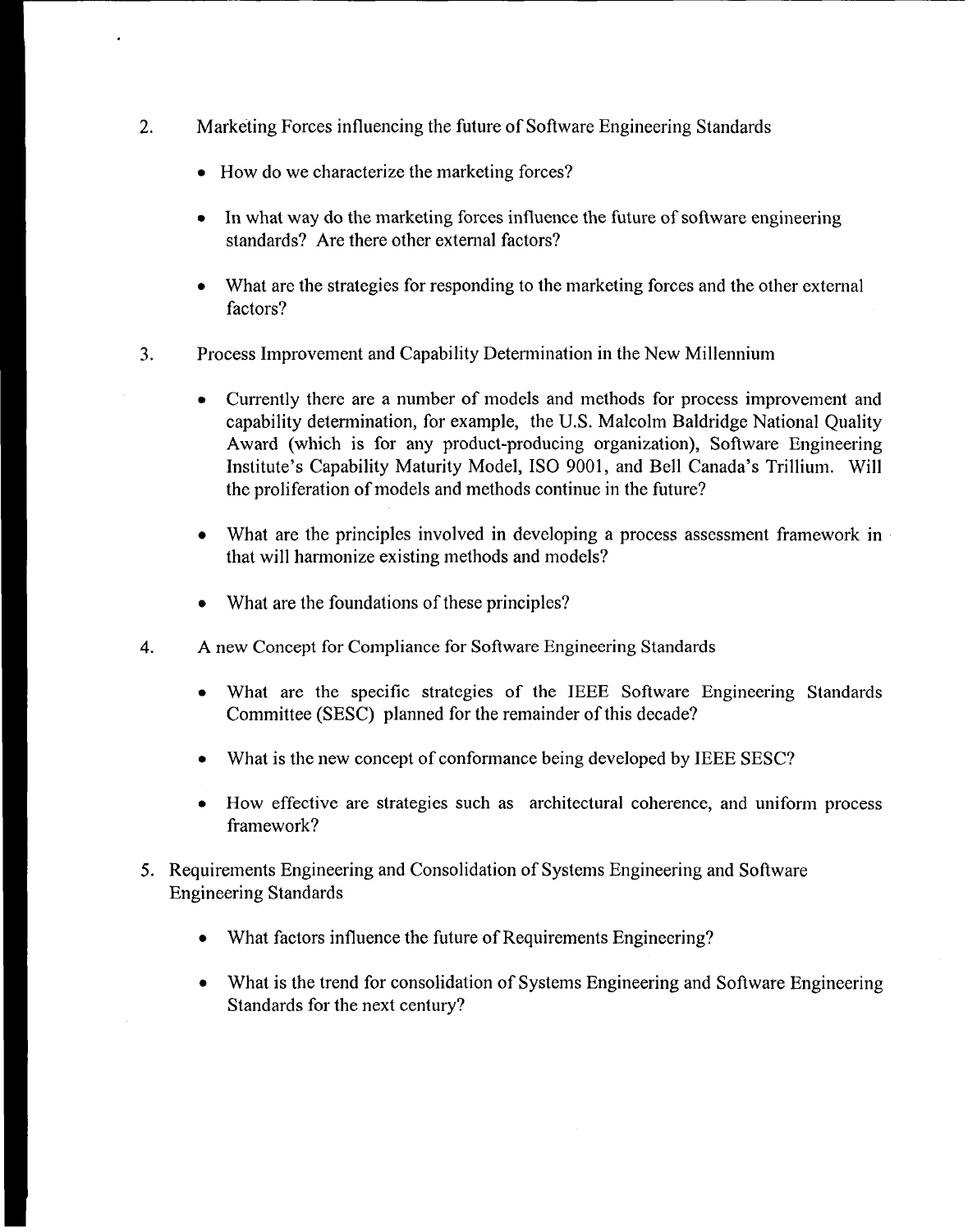- G. Adoption of Standards by Industry
	- What initiatives should be taken to remove any potential obstacles to the wide adoption of software engineering standards?
	- . In what way will the linkage with other quality initiatives, such as the revised 1S0 9000-3, be beneficial to the adoption of standards?
	- . What approach should be taken to develop a conformance assessment scheme?

## Biographic information on the Panelists

- 1. Dr. Peter T. Peon is currently the Telecommunications and Mission Services Manager for the Cassini mission to Saturn at Jet Propulsion Laboratory, California Institute of Technology, He was a Technical Manager for a mission to Mars, Mission Control Center Systems Engineer for Voyager, Ulysses, Magellan, and Galileo missions, and Task Leader for developing the JPL Software Management Standard, and NASA Software Information System. He also served as a Contract Technical Manager for the Thermal Power Systems Project. He is a Technical Expert of the ISO/IEC JTC1/SC7, a member of the U.S. Technical Advisory Group, U.S.A. Chair /Program Management Committee member for a number of International technical conferences, and Executive Committee member of the IEEE Software Engineering Standards Committee. He received the NASA Certificate of Recognition and other awards. He is listed in Marquis' Who's Who in America, and Who's Who in the World.
- 2. Jeanie Kitson is currently sole owner of KAMO Consultancy and has sixteen years of experience in software development (thirteen with IBM). As a member of the ISO/IEC SC7 U.S. Technical Advisory Group, Ms. Kitson helps to establish U.S. national body positions on existing and emerging international standards. In 1996, she was a visiting scientist at the Carnegie Mellon University Software Engineering Institute (SEI). She is an SEI authorized Lead Assessor. In 1993, she became IBM's resident affiliate at the SEI where she supported the CMM-Based Appraisal Project. During Ms. Kitson's career at IBM, she was privileged to be a member of the Onboard Software Development Organization and played a key role in the continuous improvement of its software development processes. For years this organization has delivered virtually error-free code to its NASA customer. It has been recognized as a world leader in software process and quality management, receiving SEI Level 5 in a NASA evaluation, being a two-time winner of the NASA Excellence Award for Quality and Productivity, and receiving unconditional 1S0 9001 registration.
- 3. Bob Malcolm is Managing Director of Ideo Ltd. which provides unbiased advice on informatics strategy and management, Clients include industry, universities, the European Commission, NATO, and government, including the Department of Trade and Industry, the Ministry of Defence, and the Research Councils in the UK, In the late 1970's he was Chief